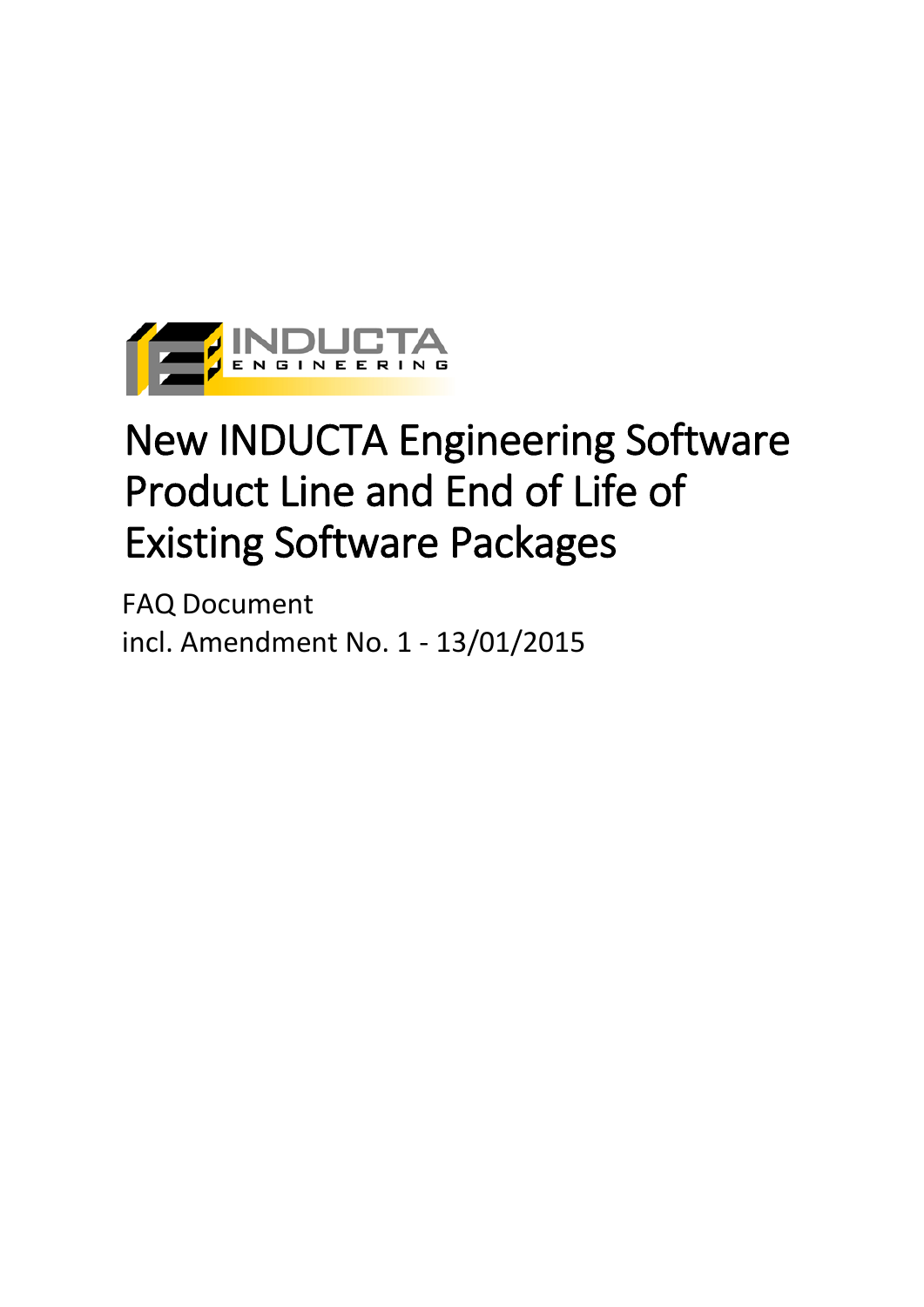

# **Contents**

| 1.                                                                                   |                                                                                                                                                                              |
|--------------------------------------------------------------------------------------|------------------------------------------------------------------------------------------------------------------------------------------------------------------------------|
| 1.1                                                                                  |                                                                                                                                                                              |
| 1.2                                                                                  |                                                                                                                                                                              |
| 1.3                                                                                  |                                                                                                                                                                              |
| 1.4                                                                                  |                                                                                                                                                                              |
| 1.5                                                                                  |                                                                                                                                                                              |
| 1.6                                                                                  |                                                                                                                                                                              |
| 1.7                                                                                  |                                                                                                                                                                              |
| 1.8                                                                                  |                                                                                                                                                                              |
| 2.                                                                                   |                                                                                                                                                                              |
| 2.1                                                                                  | Why is INDUCTA Engineering releasing a new version of the Software?4                                                                                                         |
| 2.2                                                                                  | Why is INDUCTA Engineering moving to the Cloud License System?4                                                                                                              |
| 2.3                                                                                  |                                                                                                                                                                              |
| 2.4                                                                                  | What happens if I continue using the End of Life Software after 1 August 2016?5                                                                                              |
| What happens with my current Software Support and Upgrades for my End of Life<br>2.5 |                                                                                                                                                                              |
| 2.6                                                                                  |                                                                                                                                                                              |
| 2.7                                                                                  | How can I transition onto the New Software and Cloud License System?5                                                                                                        |
| How long will it take to convert from the End of Life Software to the New<br>2.8     |                                                                                                                                                                              |
| 2.9                                                                                  | Will my data files from the End of Life Software work with the New Software?6                                                                                                |
| 2.10                                                                                 | What will be the cost of the new Cloud License System from 1 August 2016? 6                                                                                                  |
| 2.11                                                                                 | I currently use the Cloud License System on the End of Life Software. What will                                                                                              |
| 2.12                                                                                 | I have recently purchased the End of Life Software under the Old Pricing Structure?                                                                                          |
| 2.13                                                                                 | I currently have the End of Life Software running on the Cloud License System (the<br>USB Padlock Dongles & Software License Codes) but I am paying under the Old Pricing    |
| 2.14                                                                                 | I currently have the End of Life Software running on a mixture of the Old Dongles<br>and the Cloud License System. What happens if I want to convert to the New Software? .7 |
| 2.15                                                                                 | Can I keep the End of Life Software after 1 August 2016 and use the New Software                                                                                             |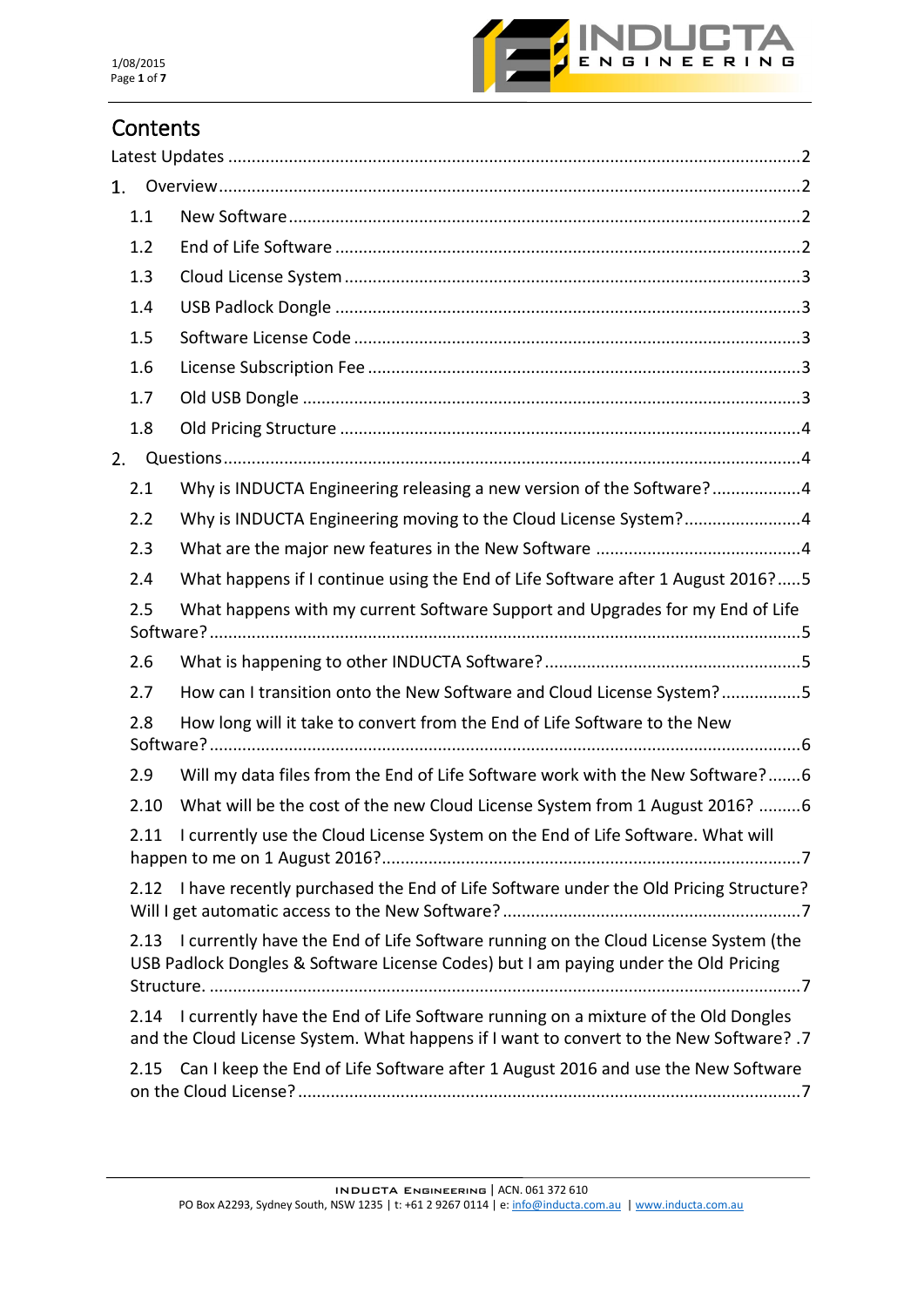1/08/2015 Page **2** of **7**



# <span id="page-2-0"></span>Latest Updates

#### **Amendment No. 1 - 13/01/2016: No USB Padlock Dongles will be needed to run the New Software.**

#### **The following sections have been edited.**

- 1.3 Cloud License System
- 1.4 USB Padlock Dongle
- 1.7 Old USB Dongle
- 2.4 What happens if I continue using the End of Life Software after 1 August 2016?
- 2.7 How can I transition onto the New Software and Cloud License System?
- 2.8 How long will it take to convert from the End of Life Software to the New Software?
- 2.9 Will my data files from the End of Life Software work with the New Software?
- 2.11 I currently use the Cloud License System on the End of Life Software. What will happen to me on 1 August 2016?
- 2.13 I currently have the End of Life Software running on the Cloud License System (the USB Padlock Dongles & Software License Codes) but I am paying under the Old Pricing Structure.
- 2.15 Can I keep the End of Life Software and use the new Cloud License?

#### <span id="page-2-1"></span> $1<sup>1</sup>$ Overview

#### 1.1 New Software

<span id="page-2-2"></span>The New Software being released on **1 August 2016** will replace the End of Life Software. The New Software will perform the same core functions as the End of Life Software but with major improvements in the graphical interface, speed of analysis, input and transfer of information between INDUCTA Engineering's and third parties' software. The New Software is:

- INDUCTA SLB
- INDUCTA RCB
- INDUCTA PTD
- INDUCTA RCC
- INDUCTA FTN

#### 1.2 End of Life Software

<span id="page-2-3"></span>The software that INDUCTA Engineering will discontinue distribution, development, maintenance, support and upgrades for on **1 August 2016**. This includes the following software, (including all previous versions of the following software):

- INDUCTA SLABS v4.2
- INDUCTA R/C Building v2.2
- INDUCTA PT3D v2.1
- INDUCTA R/C Column v4.2
- INDUCTA Footing v4.0

The New Software will run exclusively on the Cloud License System with licenses available via License Subscription Fee.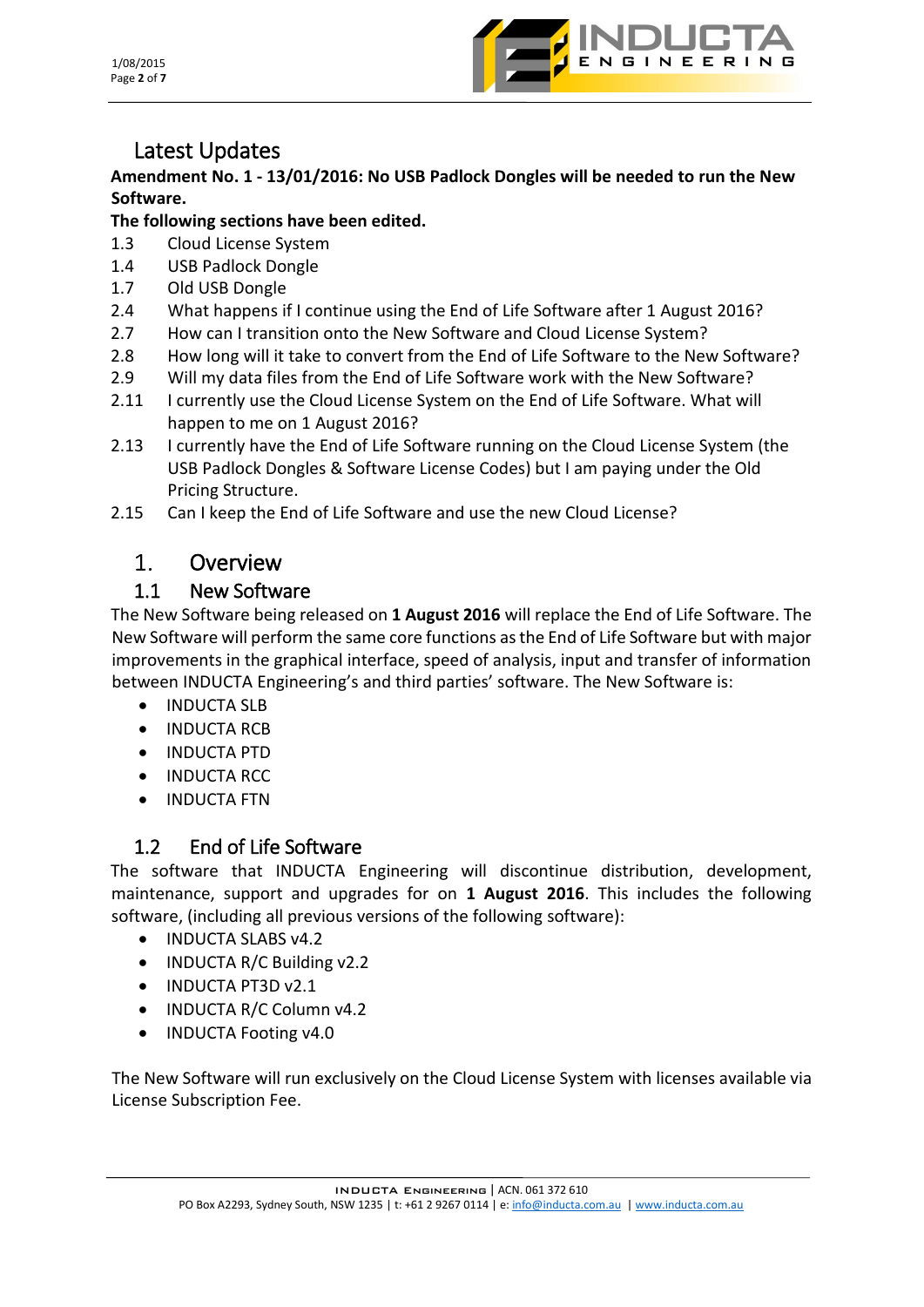

#### 1.3 Cloud License System

<span id="page-3-0"></span>The license system that will be used to validate the license of the New Software. The license comes in the form of a Software License Code that will be periodically validated over the internet, meaning that a constant internet connection is required. The software can be installed on multiple computers but can only run simultaneously on as many computers as there are available licenses. The software will cease to function if the license expires.

An administrator tool is also provided that allows the system administrator to view which licenses are in use by whom and to release them if necessary.

Other licensing options are available that only require an internet connection once a month. Please contact INDUCTA Engineering for more information about these licensing options.

#### <span id="page-3-1"></span>1.4 USB Padlock Dongle

An added security feature needed to run the Old Software that was made available to some users from January 2015 on the Cloud License System. A USB Padlock Dongle is shown in Figure 1. USB padlock dongles will not be used for the New Software.

#### 1.5 Software License Code

<span id="page-3-2"></span>An encrypted code that stores the license information of the New Software for a particular company.

#### <span id="page-3-3"></span>1.6 License Subscription Fee

Monthly, quarterly or yearly license fee that gives the user access to the New Software under the Cloud License System.

#### <span id="page-3-4"></span>1.7 Old USB Dongle

The license validation device of the End of Life Software. The Old USB Dongle could be configured for individual use or for use across a network. The license was written into the dongle and had a set expiry. If the license was not renewed as per the Old Pricing Structure the license would expire. The software would continue to function but the user could not download the most current version of the software. It is shown in Figure 1 and is to be replaced with the Cloud License System on **1 August 2016**. After this time no replacement Old USB Dongles will be issued.



*Figure 1: USB Dongles*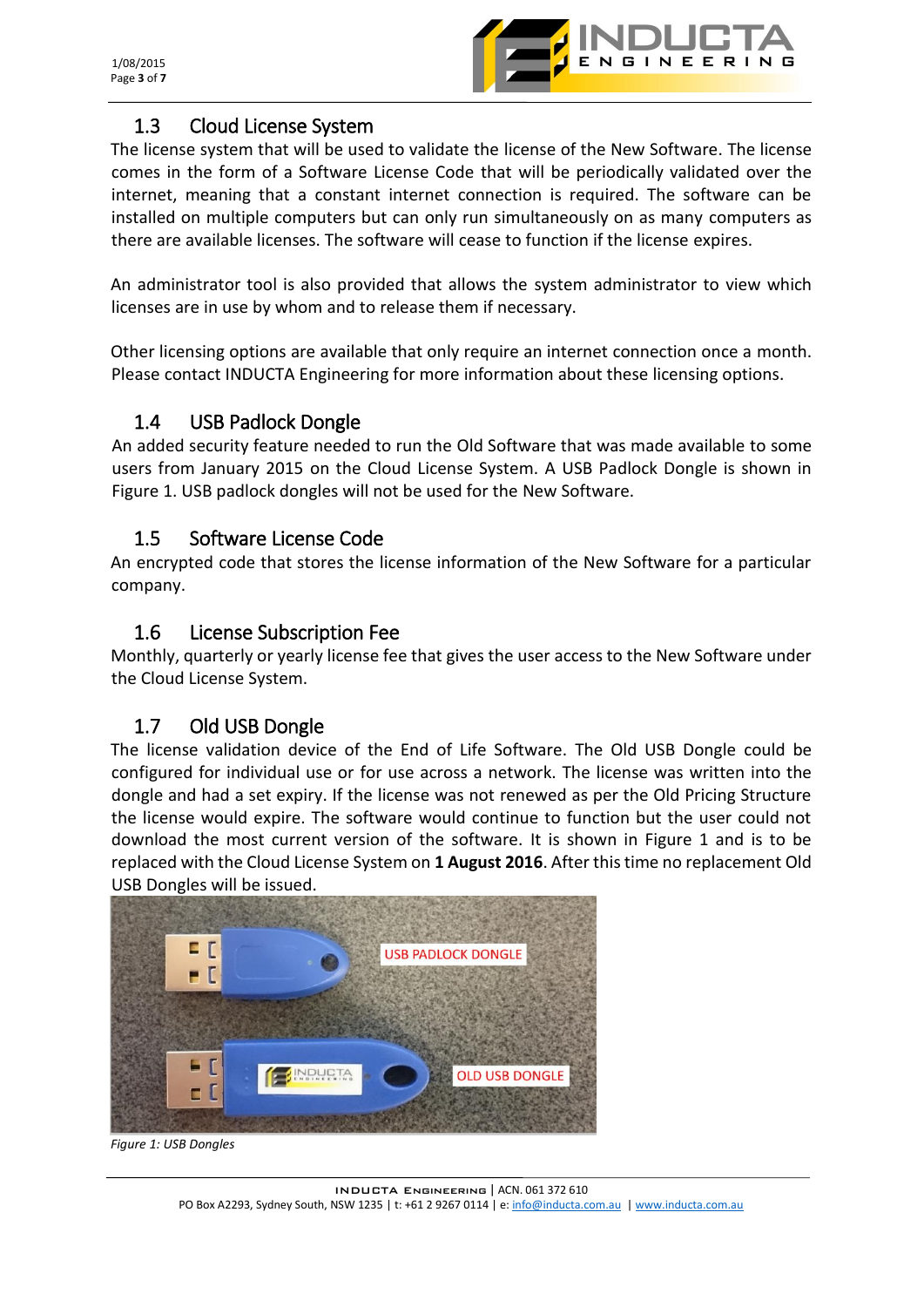

#### 1.8 Old Pricing Structure

<span id="page-4-0"></span>Pricing for a license of the End of Life Software on an Old Dongle that involved a lump sum, initial purchase fee and smaller yearly ongoing license, support and upgrades payments that were a fraction of the initial purchase fee.

#### <span id="page-4-1"></span> $2.$ Questions

#### <span id="page-4-2"></span>2.1 Why is INDUCTA Engineering releasing a new version of the Software?

INDUCTA Engineering has provided support, maintenance and upgrades for its structural analysis and design software packages for the past 20 years. Over this time there has been tremendous advancement in computer technology as well as ever increasing demands from the end user. The End of Life Software which can no longer efficiently meet these demands must be replaced with new and improved products to meet the requirements of today. INDUCTA Engineering will therefore be discontinuing distribution, development, maintenance, support and upgrades of the End of Life Software.

# <span id="page-4-3"></span>2.2 Why is INDUCTA Engineering moving to the Cloud License System?

Based on the preferences of our users INDUCTA has shifted our licensing to a pay as you go subscription fee. The lower upfront cost gives the user access to a broader range of technology that was previously inaccessible and the pay as you go option allows for greater flexibility and more value for money from the user's software investment. This means more control for the end user as the user only pays for the software as needed. It is also more stable than the current Old USB Dongle network setup.

#### <span id="page-4-4"></span>2.3 What are the major new features in the New Software

The New Software will introduce innovative new features that will significantly improve and streamline the entire modelling, analysis and design process, whilst performing the same core functions as the End of Life Software. Some highlights of the new features are:

- New user interface
- Multi-core processing for faster modelling, analysis and design
- New graphical editing features
- Full compatibility of inputs and seamless transfer of data between all New Software
- Improved column / wall design and column / wall scheduling
- Master / slave levels
- Many more smaller improvements

While some of the above features may not be ready at the time of release, they will be supplied at no additional charge as soon as they are available. Demonstration videos of the New Software are coming soon.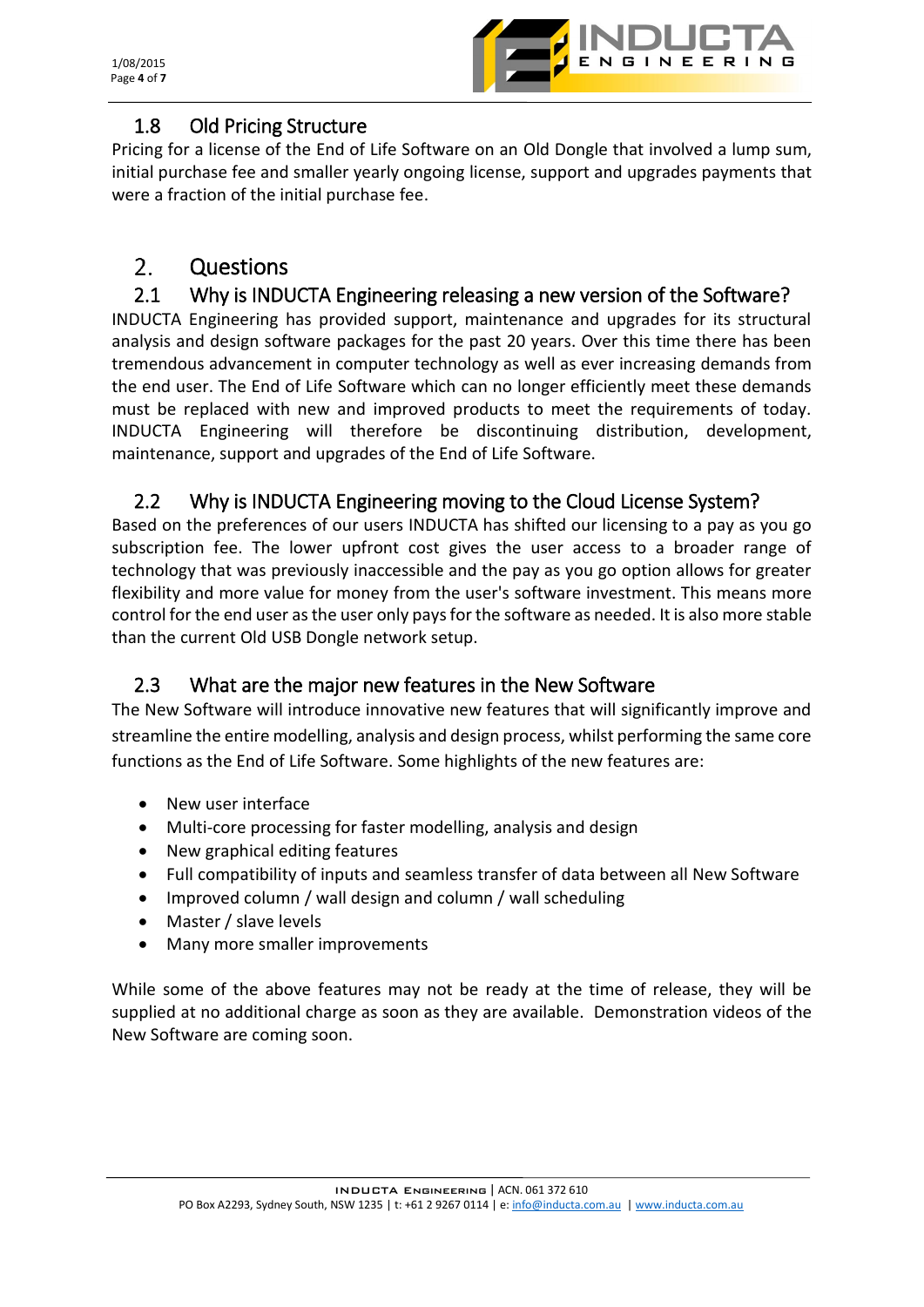

# <span id="page-5-0"></span>2.4 What happens if I continue using the End of Life Software after 1 August 2016?

The End of Life Software will continue to function after 1 August 2016 if the license is on an Old USB Dongle. In accordance with the INDUCTA Engineering Software License and Support Agreement (Version 2 - 08/07/13) the license will have expired and INDUCTA Engineering will provide no support and no upgrades. Considering that new design codes and amendments will be released, the End of Life Software will eventually become obsolete, therefore the design produced will not be in accordance with the current design codes.

After 1 August 2016 the end of life software may also become unstable and may not function, as it will no longer be optimised to run on the most current version of Microsoft Operating Systems.

#### <span id="page-5-1"></span>2.5 What happens with my current Software Support and Upgrades for my End of Life Software?

If your End of Life Software licenses have support and upgrades until the 30/06/2016 this will be extended at no additional cost to 31/07/2016.

If your support and upgrades expire on 31/12/2015 you will be charged 6 months support and upgrades in November which will cover the period 01/01/2016 to 31/07/2016.

# <span id="page-5-2"></span>2.6 What is happening to other INDUCTA Software?

The following programs will continue to function on the Old USB Dongle but they will no longer be sold or supported. If the user converts to the Cloud License System these programs will function as long as there is a copy of the New Software installed. In this case the Old Dongle will no longer be needed.

- R-Wall
- Stress 2D
- R/C Beam
- **•** Frame 3D

The following programs will continue to function on the Old USB Dongle. If you convert to the New Software on the Cloud License System then these licenses must also be converted to the Cloud License System.

- PanelsPlus
- Spiral Stairs

If the only INDUCTA Engineering software you hold licenses to is one or more of the above then there is no need to convert to the Cloud License System and you can continue using the Old USB Dongles.

#### <span id="page-5-3"></span>2.7 How can I transition onto the New Software and Cloud License System?

From 1 August 2016 the clients who will choose to use the New Software have to convert to a monthly, quarterly or yearly subscription of the Cloud License System. The fees will be calculated based on the number of seats of each New Software. As a consequence, for some clients, the fees for the New Software may be greater when compared to the Old Pricing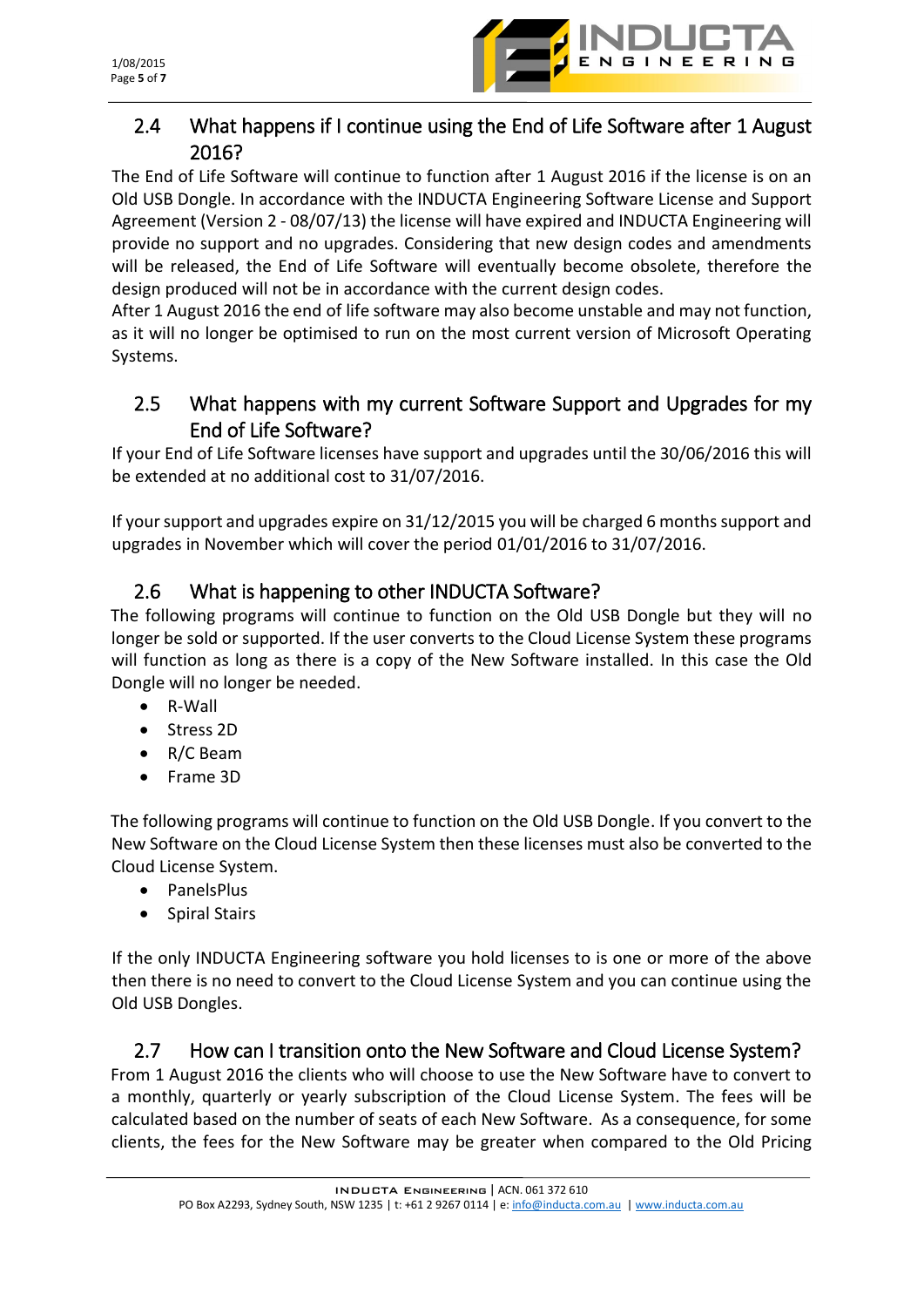

Structure. As the Cloud License System offers the flexibility of only paying for software as it is needed the client can pay much less for the software they only use occasionally. If any of the software is used occasionally the client can drop the licence when the software is not needed, and take up the licence again or increase the number of licenses if there is a surge in usage at any time without any cancelation or joining fees. The Cloud license system will allows easier access to the New Software so less licenses can be used by more people. This increased flexibility may result in much lower overall fees in comparisons to the Old Pricing Structure.

The information you need to send to INDUCTA Engineering to transition onto the New Software and Cloud License System is as follows:

 Number of Seats of which New Software you require License codes will be issued before 1 August 2016.

#### <span id="page-6-0"></span>2.8 How long will it take to convert from the End of Life Software to the New Software?

A Software License Code will be issued prior to 1 August 2016 for internal testing of the Cloud License System. A testing program will also be made available for the purposes of ensuring that the license validation of the Cloud License System is not blocked by your network security. Provided that the license validation is not being blocked by your network security a computer can be up and running on the New Software and Cloud License System in a matter of minutes.

# <span id="page-6-1"></span>2.9 Will my data files from the End of Life Software work with the New Software?

Files saved on the versions of the End of Life Software detailed in 1.2 will open and be converted to a new format for use in the New Software. INDUCTA Engineering will not be able to guarantee that files saved on versions prior to those detailed in 1.2 will be able to open in the New Software. There will be no backward compatibility between the New Software and End of Life Software (files saved in New Software then opened in the End of Life Software will not open).

#### <span id="page-6-2"></span>2.10 What will be the cost of the new Cloud License System from 1 August 2016?

The License Subscription Fee will be calculated for each client individually based on the number of seats of each New Software. The fee estimate for the software subscription is available on request for each client, which will allow advanced planning of the transition to the New Software and Cloud License System. From 1 August 2016 each client may choose to reduce or increase the number of seats and drop and take up any New Software at any time after that. Please contact INDUCTA Engineering to see which licenses of the End of Life Software you currently hold and the price of the equivalent New Software under the Cloud License System.